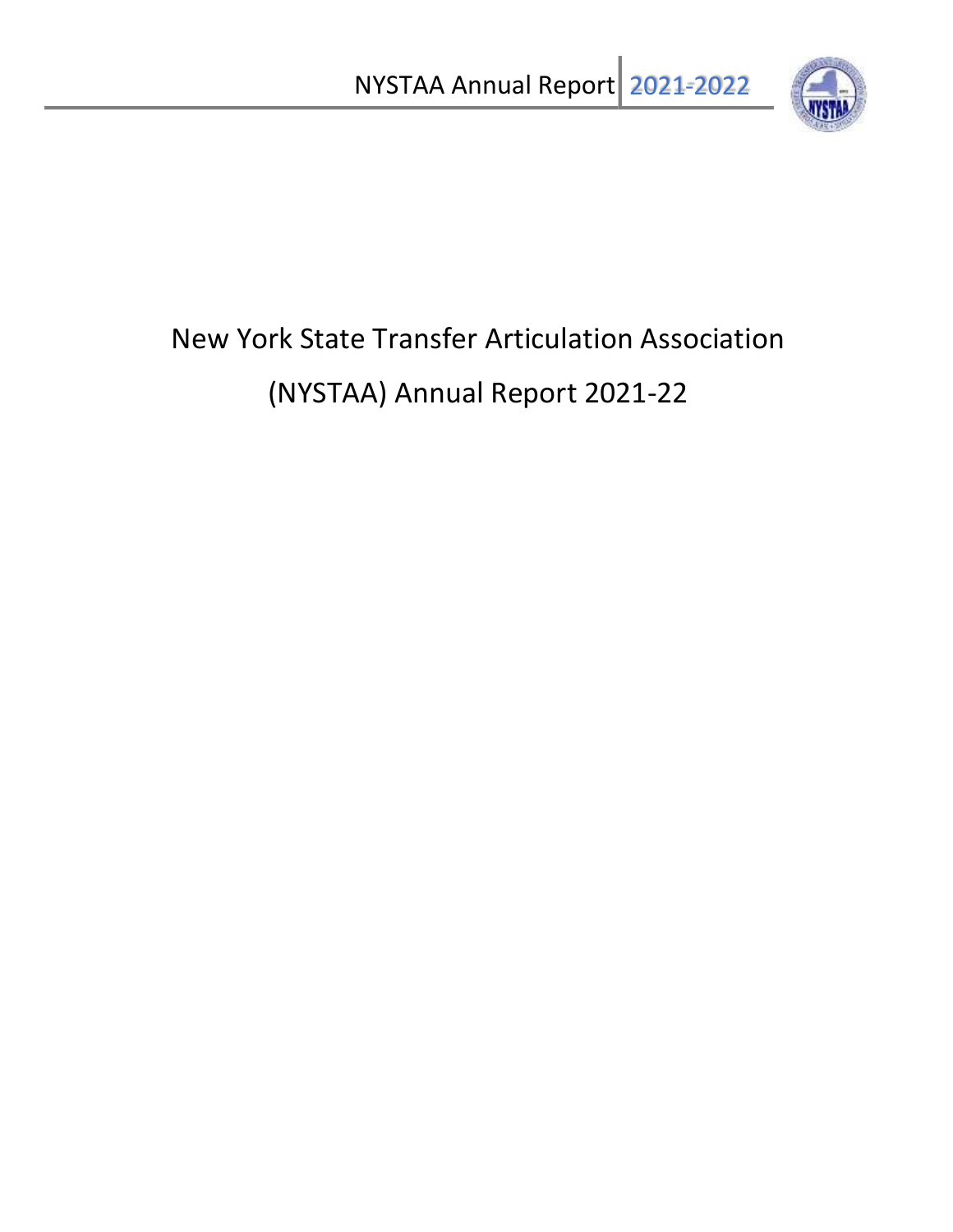### NYSTAA Presidents Report

Submitted by: Erin Rickman, Gregory Diller, Misty Fields Date submitted: May 11, 2022

#### Overview of the Year

This is our 29th year as an organization and while we had to postpone being in person again this year we came together virtually as an organization to deliver virtual conference, programing, and professional development over the course of 2-days May 24th and 25th.

It has truly been as accomplishment of all the transfer professionals who volunteer their time for this organization. We could not have made it through another virtual year without the support, leadership, and dedication of our members especially those who serve on our Executive Board, committees, and in our regions. We are excited to be back in-person in May 2023.

#### Successes

The Issues Committee continued their success from 2020-2021 and hosted several events throughout the year. In the fall, they hosted a National Transfer Student Week Forum, a small group coffee break about various topics, and transfer topic roundtable discussion for two and four-year admissions, transfer services, and credit evaluators to discuss trends and ideas.

In the spring, we hosted an Open House for members who are interested in getting more involved with NYSTAA. Marketing and Communications sent out an email a day leading up the event with profiles of all the committees and individual member responsibilities. This was a great way for people who just joined to see all that NYSTAA has to offer rather than waiting until the conference. We will look to do this again this coming year, possibly once a semester.

We have seen great success with the programming that we have offered throughout the year and will continue professional development for our members in the fall and spring semesters.

Membership has increased significantly this year. We are excited to see many new members and will continue to keep them engaged as they see what NYSTAA can offer for them.

Due to another year of virtual events, the organization is strong financially.

#### Challenges

#### In-person activities

With vaccine availability, campus policies, and different variants, in-person meetings and events have remained challenging for the majority of the 2021-2022 year. At this time things have settled down and with the majority of campus' open for visitors again, we must get back to in person, face-to-face engagement. We will look to host regional meetings both in fall and spring

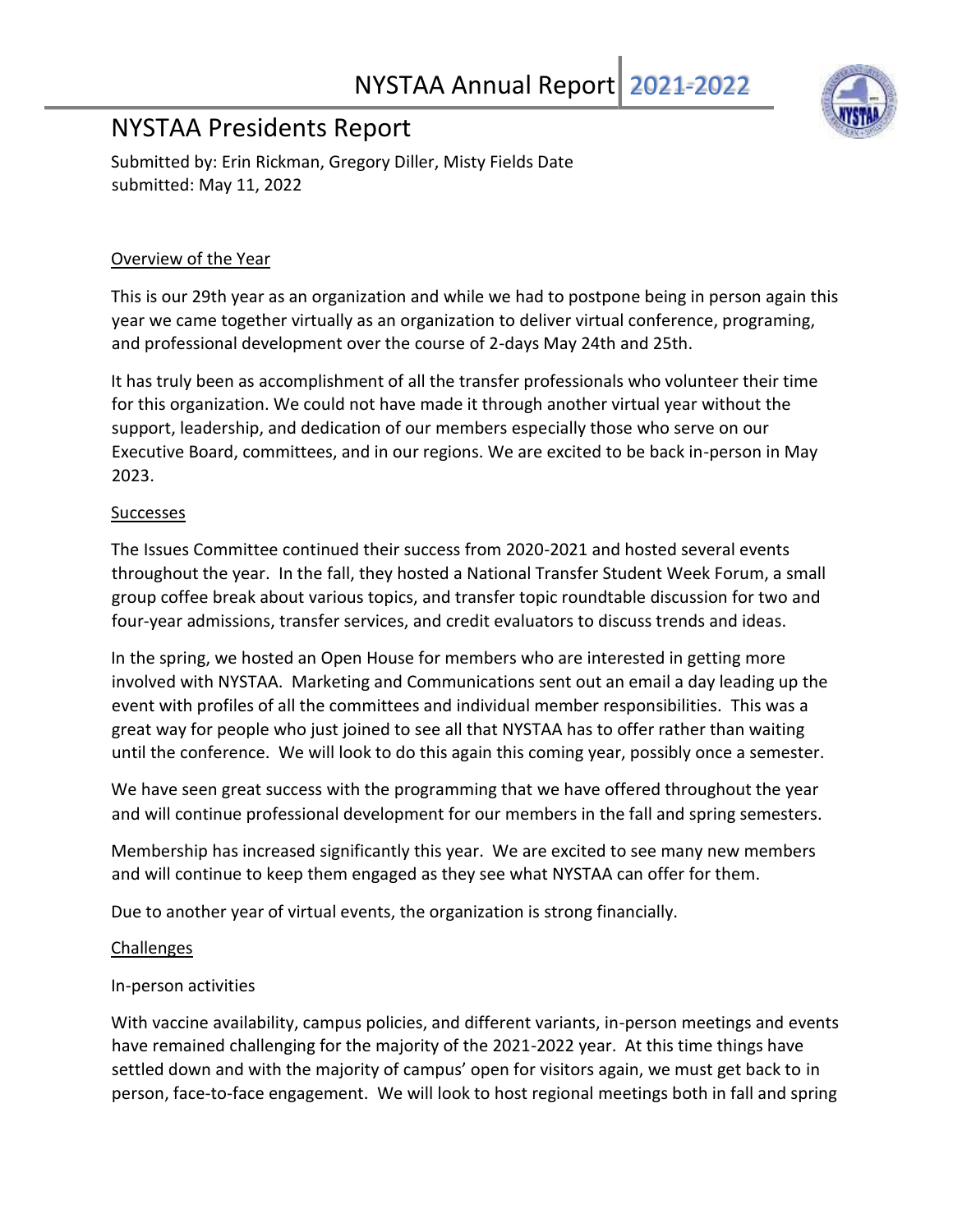

again and encourage the regional chairs to start thinking this summer where that will be and what that can look like.

While the pandemic is moving closer to an endemic stage, the landscape of higher education has changed considerably over the past two years. We have continued to see the decrease of transfer specific jobs at different colleges, the added workload that many of had to take on, and the loss of many higher education professionals across the board. Because of this, we have had several openings/vacancies in the executive board and committee chairs. We will continue to offer Open Houses and coffee/round-table discussions about involvement in the organization and answer questions they may have about being more involved.

We will be in-person for the 2023 conference. The conference will be held at the Woodcliff Hotel in Fairport NY. In the past we have had a three-day conference. Due to the continued changing of the organization and budget capabilities, we must assess where our members are at. A survey will go out this summer to all members to discuss.

While membership is up, we must all continue to do our part with members. Two-year membership is down. We must work together to find ways to work with colleagues at this institution and see what we can do for them to best support them.

#### Goals for Next Year

With the changing transfer and working environment due to the pandemic, we will take a look at NYSTAA as a whole. We will look at each committee and each role on the executive board to evaluate what changes may need to be made. In the summer of 2022, we will put together a committee to evaluate each area of the executive board. This committee will be responsible for setting up meetings with each member and/or committee of the executive board. The committee will put together a proposal for a newly structured executive board and by-laws to be voted on and introduced for the 2023-2024 year.

We must find a location for the 2024 conference. We will look to have the conference in the downstate region. Discussion on this will happen in summer 2022.

With the future restructuring, this role of the Outreach Coordinator will be absolved into a different position. We must reengage with NETA and honor the MOU that we have with them. We should also be looking at surrounding organizations in different states (i.e. Pennsylvania) and see where we can connect with more colleagues through the northeast.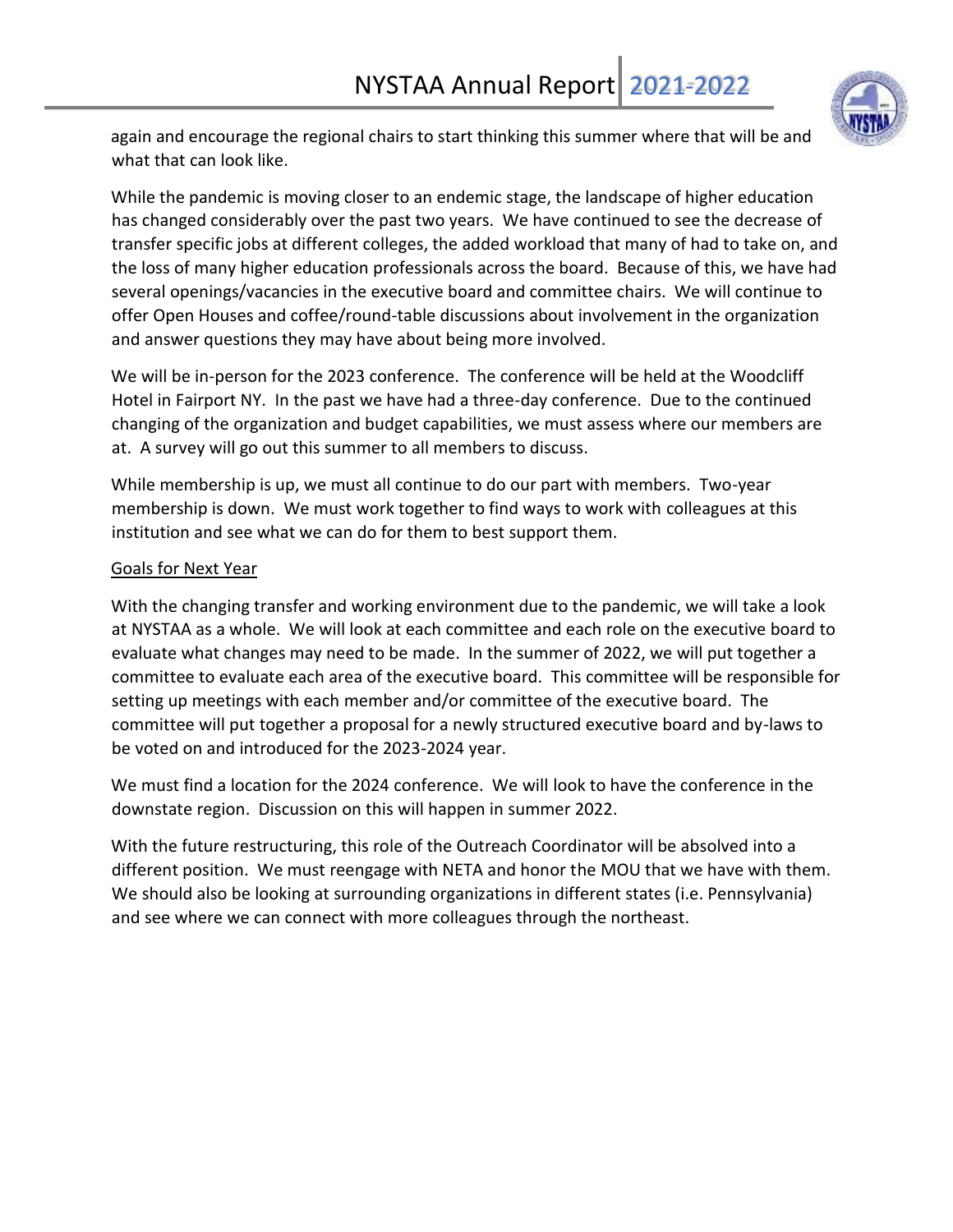## NYSTAA Annual Report 2021-2022

### NYSTAA Awards Committee Report

Submitted by: Lindsay Gerhardt & Rebecca Mack Date submitted: May 2022

Committee Members: Past recipients of NYSTAA's Joan Austin Distinguished Service Award who are current members of NYSTAA – Lindsay Gerhardt, Rebecca Mack, Cathy Anderson, and Carol Costell Corbin.

Professional Development – Lindsay Gerhardt

#### Overview of the Year

The professional development committee comprised of former award recipients did not receive any grant applications due to the conference going virtual.

#### **Successes**

• Ability to offer NYSTAA members the opportunity to attend the virtual conference at no cost.

#### Challenges

- COVID-19
- The number of former award recipients still involved in NYSTAA has significantly decreased.

#### Goals for Next Year

- Promote availability of awards to increase membership, applicants and future involvement within the organization.
- Provide PDG recipients with award certificates.
- Maintain historical award recipient data.

#### Service Awards – Rebecca Mack

#### Overview of the Year

The committee promoted all NYSTAA Awards: New Professional, Joan Austin Distinguished Service, Excellence in Transfer Services, and Emeritus. The committee chose award winners for each category that received nominations. No nominations for Emeritus were received. An award was also given to the President per tradition and as recognition for service to the organization.

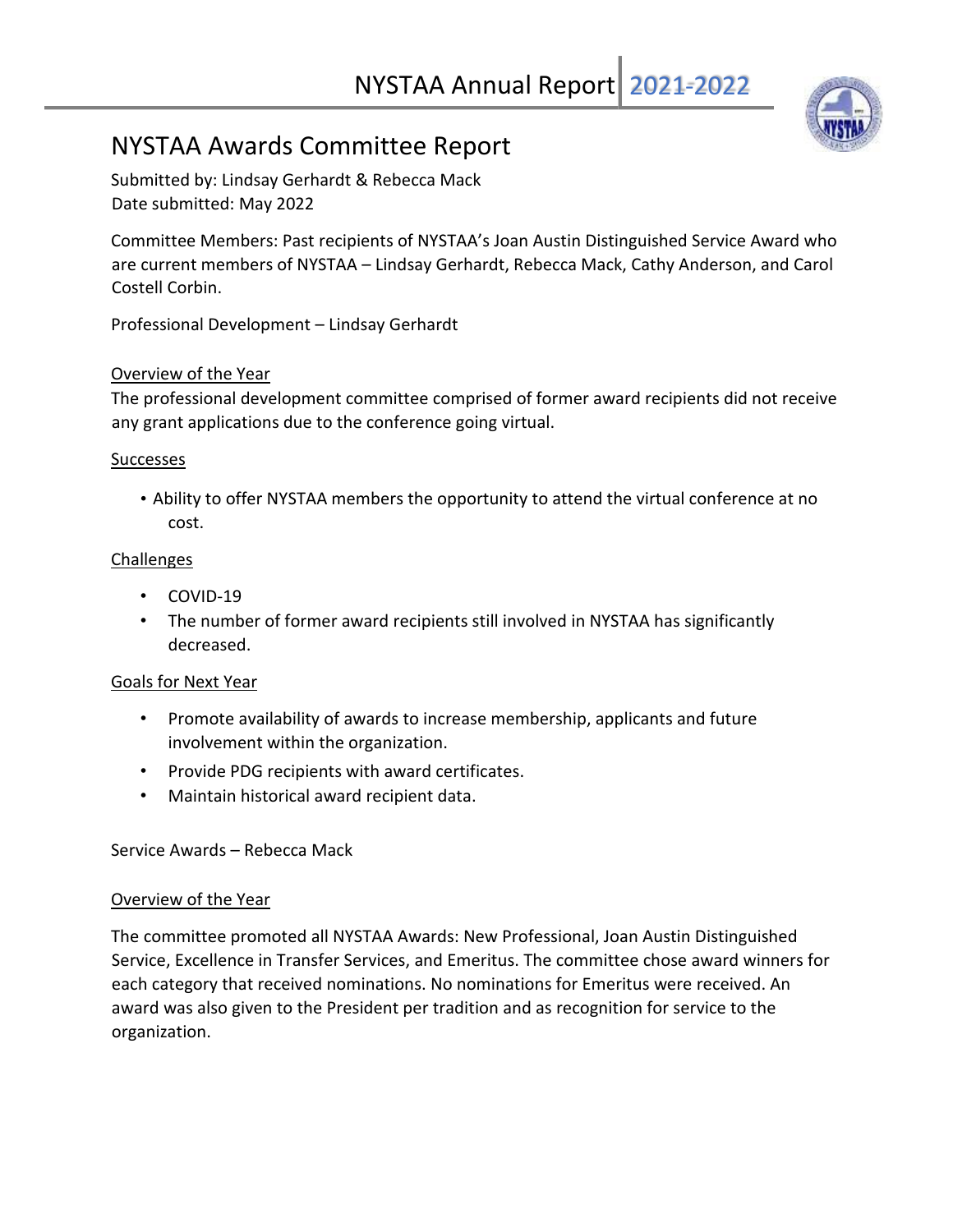

#### **Successes**

- Awards were purchased from The Pen and Trophy Center in Syracuse, a company that we have used before. This made the process smooth. Contact information: Dan Monti, The Pen and Trophy Center, 315-422-8797, danjr@penandtrophy.com, 119 East Second Street, East Syracuse, NY 13057.
- Dropbox and NYSTAA website will be updated after the 2022 conference.

#### **Challenges**

• Fewer nominations received this year.

#### Goals for Next Year

• Increase number of nominations, especially for Emeritus members. Note that Misty Fields currently has the Emeritus certificates.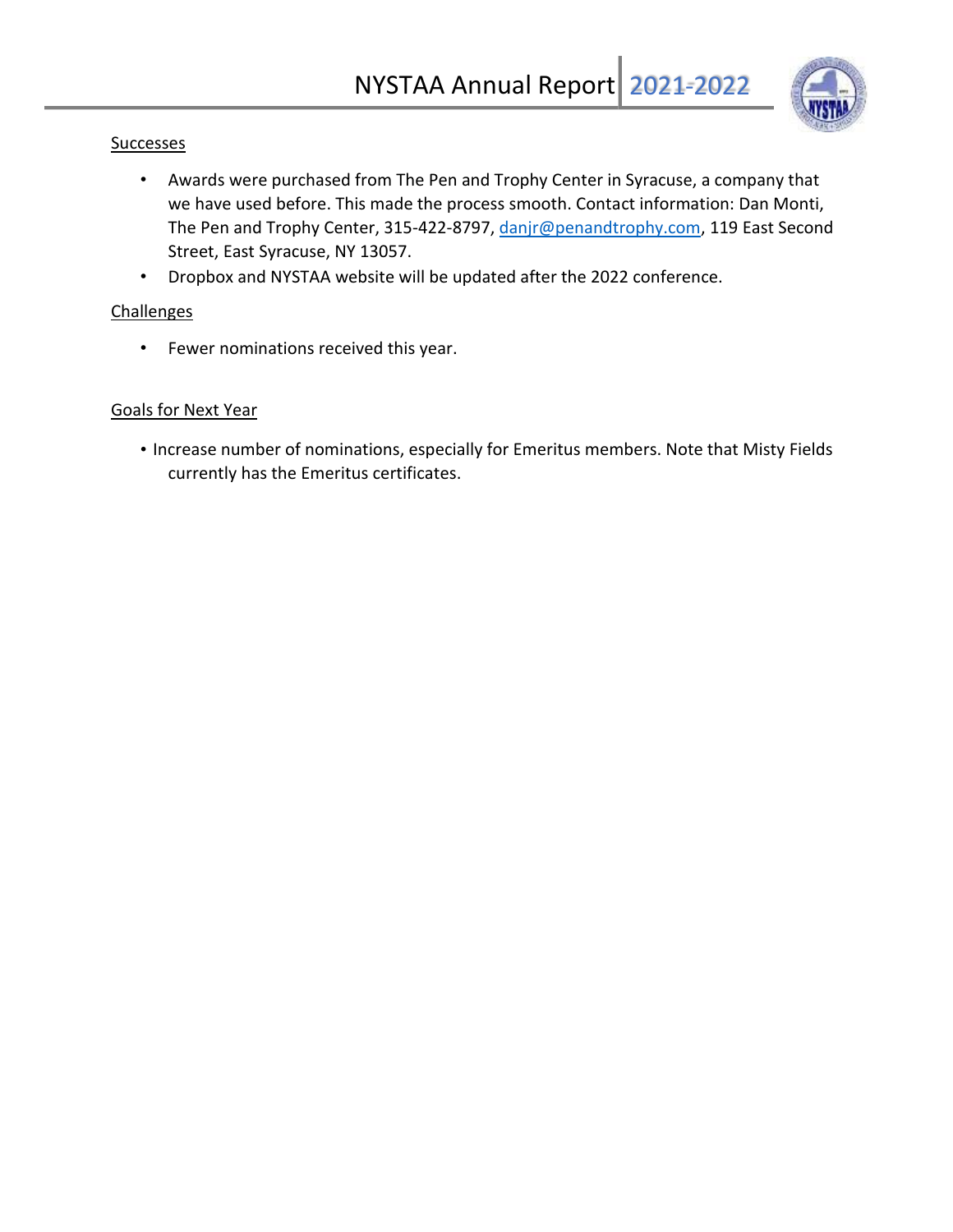

### NYSTAA Issues & Conference Committee Report

Submitted by: Nick Savva & Katie Kloepfer-Mazzaferro Date submitted:

#### Overview of the Year

The NYSTAA Issues Committee held 9 meetings post conference in 2021. During these meetings we scheduled and worked out forums and events that took place in the Fall 2021 term. We started the year off with 11 committee members including the Co-Chairs and have consistently held eight committee members since.

In preparation of the annual conference, we decided to implement a Conference Steering Committee that consisted of both the Issues Committee and the Conference Committee with the addition of the current President so that we can work as one unit and identify any concerns that may have arisen as well as working with a larger group to complete tasks for the conference itself. We have held 11 bi-weekly meetings since December 2021 to accomplish this.

#### Events held:

NYSTAA National Transfer Student Week: Open Forum – September 7

This event was held through Zoom in anticipation of National Transfer Student Week. We presented a guide to hosting events and utilizing social media to engage and celebrate our transfer students from both 2-year and 4-year institutions. A total of 67 participants including board members attended the event.

#### NYSTAA Transfer Topic Roundtable Discussion: Open Forum – November 19

This event was held through Zoom to engage our membership with any key issues that they may have faced or are currently facing within their respective areas. We had four breakout sessions that include, 4-year college admissions, 2-year transfer services, overarching credit evaluations and registration, and 4-year transfer support and programs. A total of 54 participants including board members attended the event.

#### NYSTAA Open House – February 18

This event was held through Zoom to help bolster support for our standing committees by engaging our new members and allowing them the opportunity to see what each standing committee is involved in and what they represent. A total of 28 participants including board members attended the event.

To be held: NYSTAA Annual Conference – May 24 and 25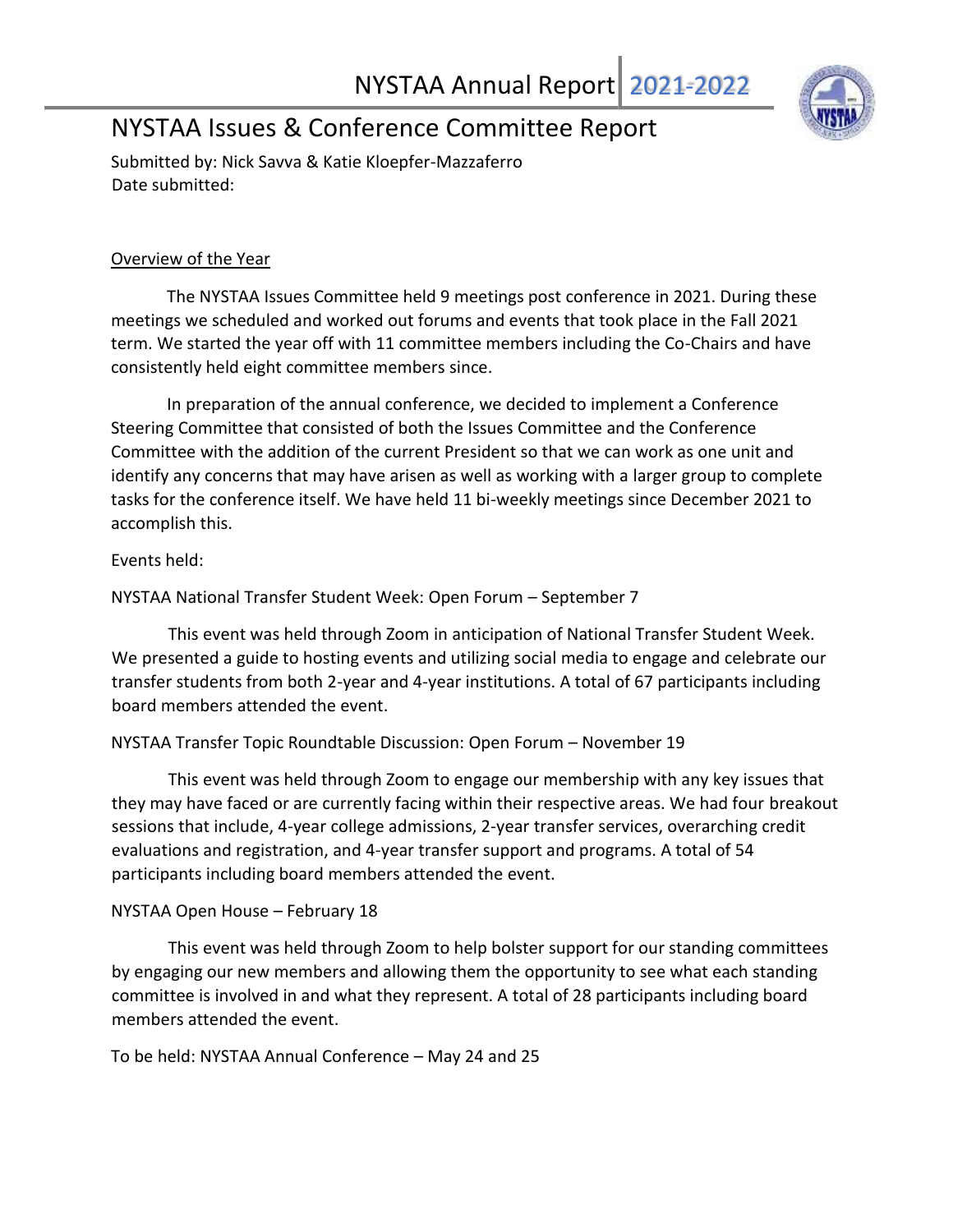

#### **Successes**

We felt that it was important to offer our members ways to engage with the organization. Our most important goal that we set out to accomplish as a committee this year was to provide valuable information and engagement opportunities for all NYSTAA members to support professional development.

We put together a slate of events to ensure that our goals were met, we felt as though we did this and are confident that our membership had the opportunity to grow.

As mentioned, we combined the Issues and Conference Committees to help with task completion leading up to the conference. We held bi-weekly meetings to do so. The committee's name changed to NYSTAA Conference Steering Committee.

For conference this year, we have tapped into different speakers that we haven't had the opportunity to work with in the past. The Yes We Must Coalition and Dr. Sofia Pertuz will help our membership not only understand our student population more, but also have an impact on our current work as leaders within higher education.

We held on to most of the committee membership that we started with which felt great! Our members work collaboratively together and are amazing and unique individuals.

#### Challenges

We ran into an issue in trying to host a financial aid workshop this year to help identify areas of concern for our transfer students, from scholarships to transcripts, etc.

We found that we needed an organizational email address as well to help with conference speaker selection as we wanted to tie the organization to the event, not an individual institution. This was also found to be the case for Zoom.

We found that there was a lack of participation from our 2-year institutions within the committee itself, specifically from our boroughs.

#### Goals for Next Year

We would like to reorganize the committee itself to be more inclusive and in line with what we do. – Idea was to name it the Professional Development Committee and use conference within this as well.

We would like to increase our active membership both within the organization and this committee as well.

Invite additional support from 2-year institutions in the boroughs.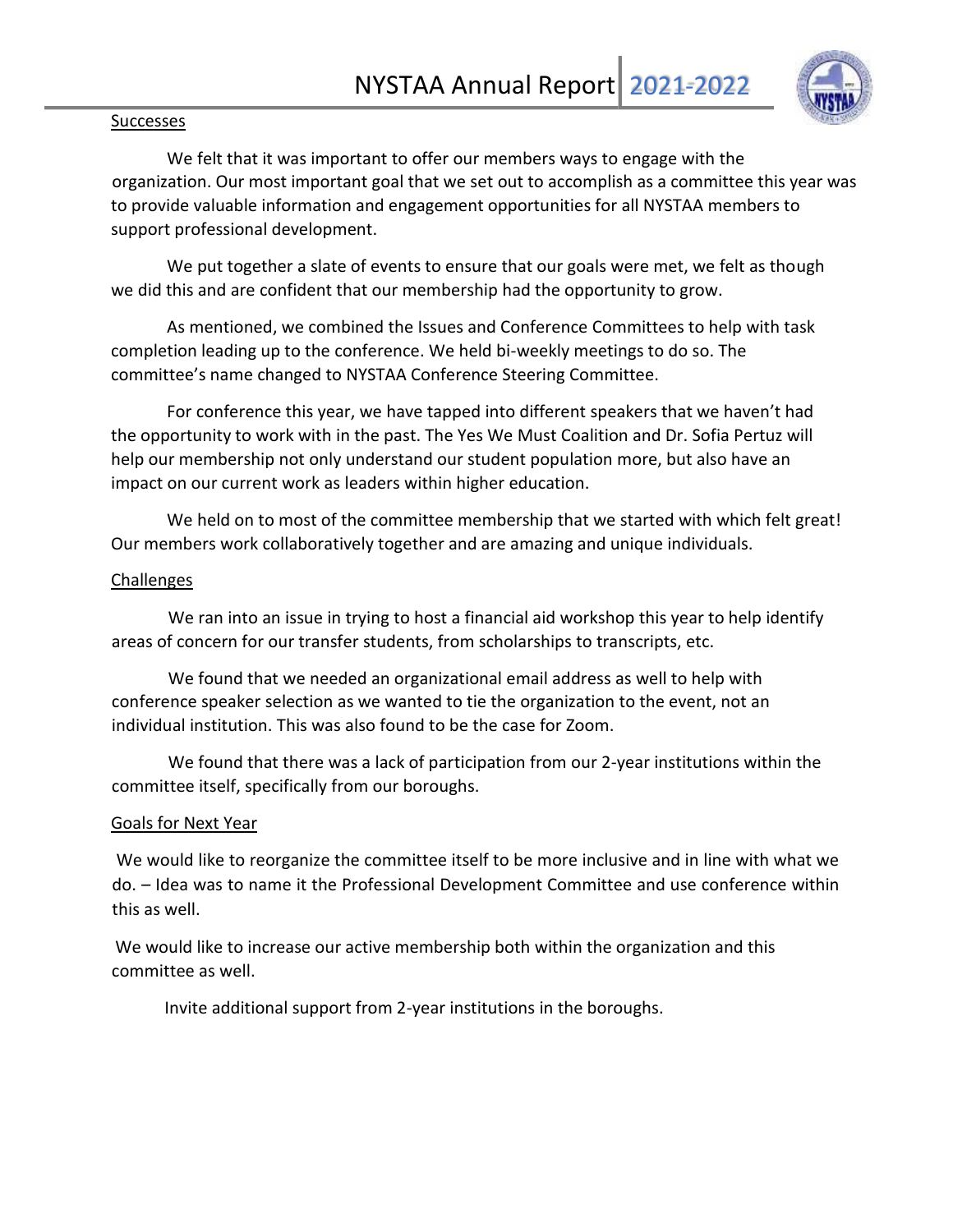

### Marketing and Communications Committee Report

Submitted by: Carol Costell Corbin, Committee Co-Chair

Committee Members: Caitlin Bauer (Co-chair), Miriam Murray, Dana Caponong, Joan Hurley, Misty Fields, Dante Prinzo

#### Overview of the Year

- The committee successfully managed the email communication and social media for the organization. Constant Contact continues to be an efficient platform to message members in a visually appealing format. We sent approximately 50 messages throughout the year, updating the membership email list monthly as members joined NYSTAA.
- The committee collaborated with the web administrators to manage the content on the website. Improvements included updated pictures on homepage, new page for professional development opportunities, social media accounts linked from homepage, and better organized conference resources/recordings.
- M&C Committee member Theresa Abbott left the transfer field this year and her position at RPI. We thank Theresa for her years of service to the committee, especially her management of our social media accounts.

#### Successes

- Expanded the membership on the committee, engaging more NYSTAA members in the work of Marketing and Communications.
	- O Coordinated intentional marketing of all committee opportunities through open house promotion and conference promotion.
- Created a liaison model where each area/committee had a committee member dedicated to their messaging needs.
- Created an online web update form for executive board/committee chairs to be able to request web updates for their areas.

### Challenges

• Maintaining a consistent social media presence

#### Goals for Next Year

• Encourage Executive Board and Committee Chairs to use the web update form to systemize web updates, including the removal of outdated information.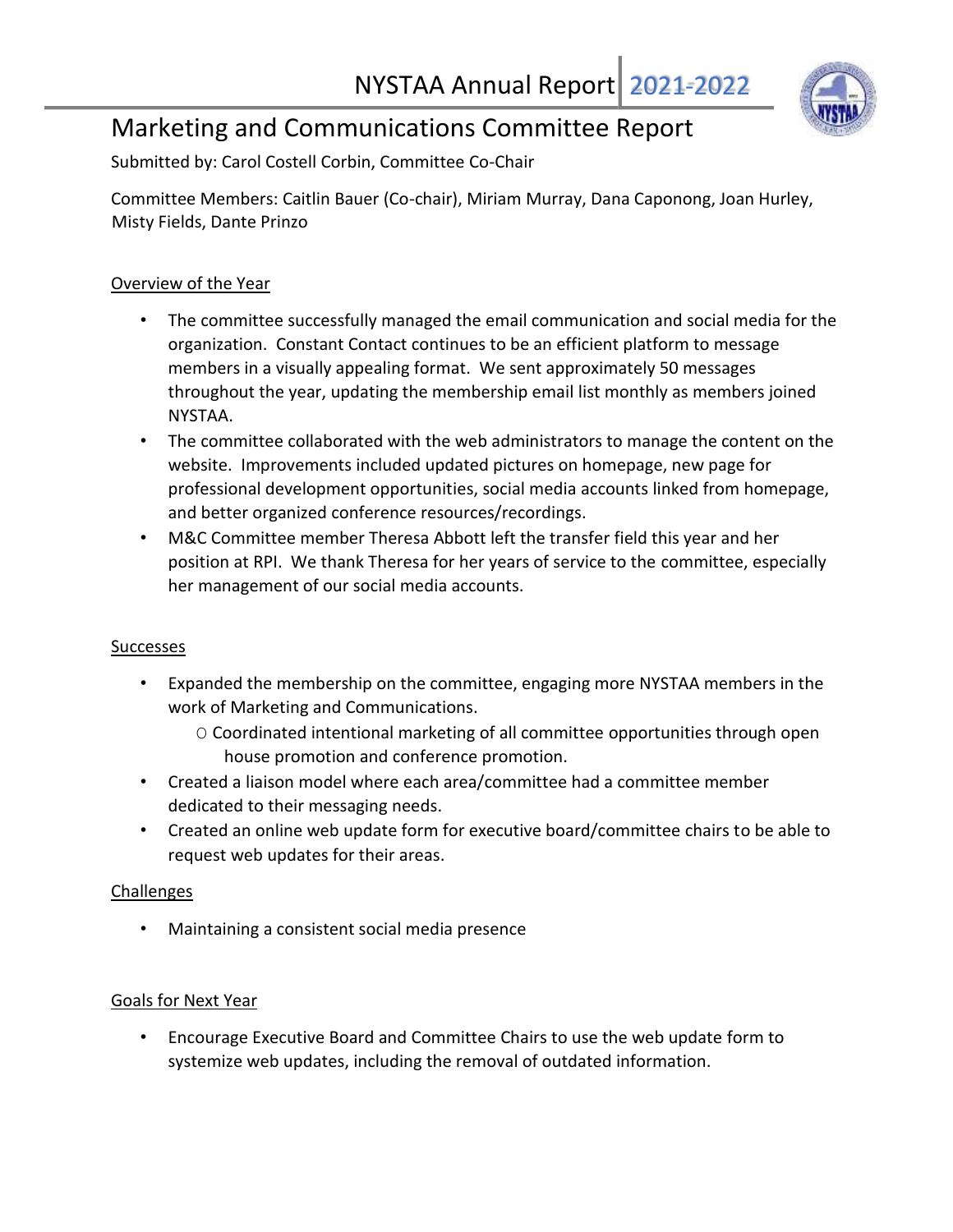

- Continue to encourage Executive Board and Committee Chairs to use their Marketing and Communications member liaison to coordinate messages to all of membership.
- Encourage continued use of the NYSTAA Calendar and submission of transfer related dates/events.
- Continue work with Transfer Best Practices/NYSTAA leadership to establish a website that serves as a resource for members with links to relevant reports, research, organizations
- Collaborate with Membership Committee to outreach and market NYSTAA membership more widely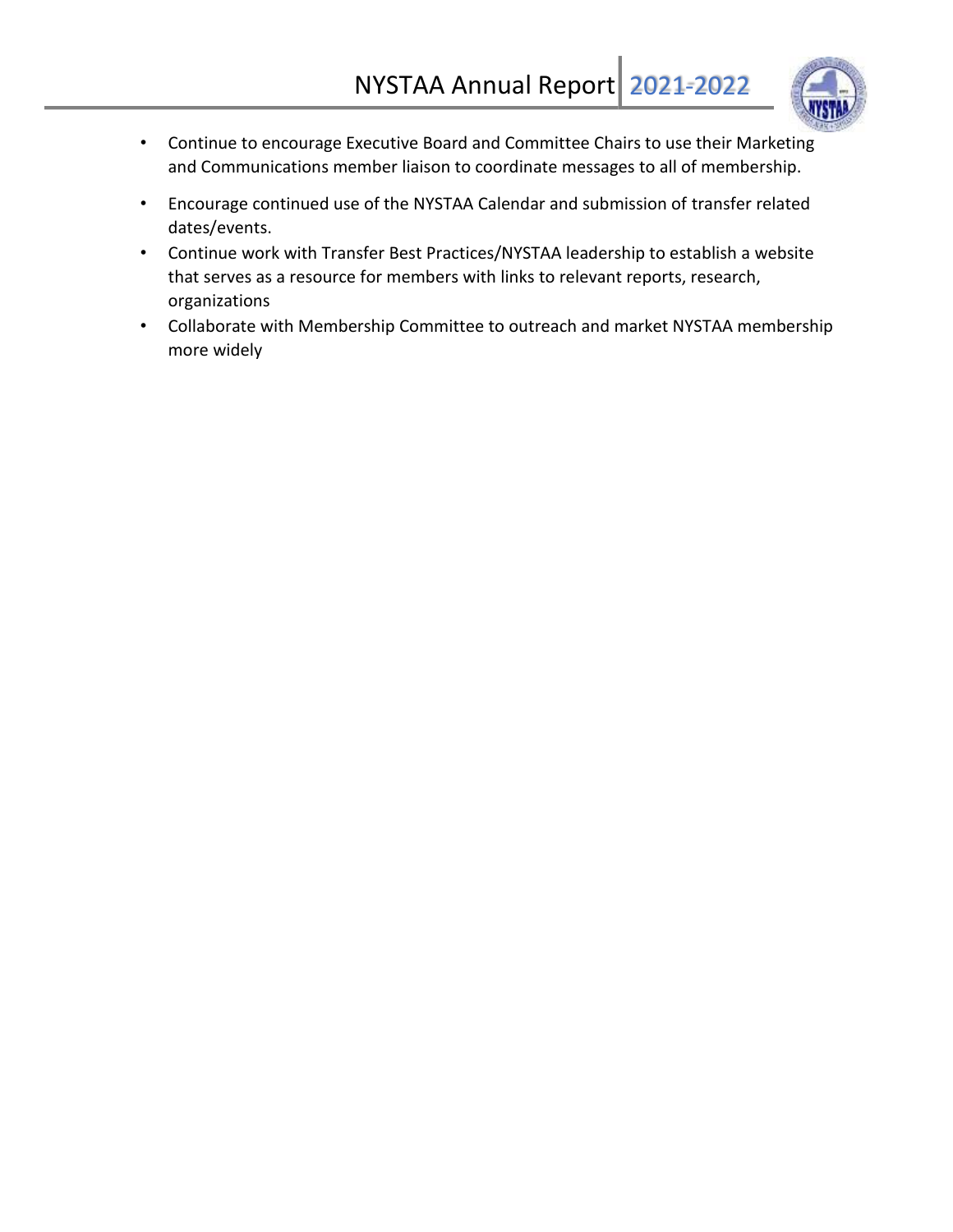### NYSTAA Membership Report

Submitted by: Kimberly Lourinia and Cortney Shaughnessy Date submitted: 05/06/2022

#### Overview of the Year

The 2021-2022 membership year continued to see some challenges due to the COVID-19 Pandemic. Many institutions still face uncertainty, and we are still seeing some impacts on overall registration numbers due to budgeting for membership registrations at individual institutions.

With that being said, the Membership Committee is pleased to report that NYSTAA has experienced growth in both the number of institutional and individual members during the 2021-2022 membership year as compared to the 2020-2021 membership year. We are still seeing a slight decrease in institutional members if we look back to the 2019-2020 membership year.

Below is a break-out of the number of institutional and individual members by region, and by institution type as of May 5, 2022.

| OVERALL INSTITUTIONAL MEMBERSHIP AS OF                     | Central        | Downstate | Eastern        | Western        | Out of State   |               |
|------------------------------------------------------------|----------------|-----------|----------------|----------------|----------------|---------------|
| 5/05/2022                                                  | Region         | Region    | Region         | Region         | Schools        | <b>TOTALS</b> |
| 2 Year Public Schools (Includes SUNY/CUNY)                 | 4              | 8         | $\mathbf{1}$   | 3              | $\mathbf{0}$   | 16            |
| <b>4 Year Public Schools</b>                               | $\overline{7}$ | 6.        | 5              | $\overline{7}$ | $\Omega$       | 25            |
| 4 Year Independent (Private) Schools                       | 7              | 15        | 5              | 8              | 4              | 39            |
| <b>Other Organizations</b>                                 | $\Omega$       | $\Omega$  | $\overline{1}$ | $\Omega$       | $\Omega$       | $\mathbf{1}$  |
| <b>Total # of Schools/Organizations</b>                    | 18             | 29        | 12             | 18             | 4              | 81            |
| <b>OVERALL INDIVIDUAL MEMBERSHIP AS OF</b>                 | Central        | Downstate | Eastern        | Western        | Out of State   |               |
| 5/05/2022                                                  | Region         | Region    | Region         | Region         | <b>Members</b> | <b>TOTALS</b> |
| Total # - 2 year Public - (Includes SUNY/CUNY)             | 12             | 31        | 1.             | 24             | $\mathbf{0}$   | 68            |
| Total # - 4 year Public                                    | 42             | 10        | 29             | 21             | $\mathbf{0}$   | 102           |
| Total # - 4 year (Private) Independent                     | 15             | 66        | 9              | 22             | $\overline{a}$ | 116           |
| <b>Total # - Other Members</b>                             | $\Omega$       | $\Omega$  | $\mathbf{1}$   | $\Omega$       | $\Omega$       | 1             |
| <b>Total Members By Region</b>                             | 69             | 107       | 40             | 67             | 4              | 287           |
| <b>TOTAL # OF 2 YEAR PUBLIC SCHOOL NYSTAA MEMBERS</b>      | 68             |           |                |                |                |               |
| <b>TOTAL # OF 4 YEAR PUBLIC SCHOOL NYSTAA MEMBERS</b>      | 102            |           |                |                |                |               |
| <b>TOTAL # OF 4 YEAR INDEPENDENT SCHOOL NYSTAA MEMBERS</b> | 116            |           |                |                |                |               |
| <b>TOTAL # OF OTHER ORGANIZATION NYSTAA MEMBERS</b>        | $\mathbf{1}$   |           |                |                |                |               |
| <b>TOTAL # OF NYSTAA MEMBERS</b>                           | 287            |           |                |                |                |               |
| <b>TOTAL # OF EMERITUS MEMBERS</b>                         | 11             |           |                |                |                |               |
|                                                            |                |           |                |                |                |               |
| <b>TOTAL # OF INDIVIDUAL MEMBERSHIPS</b>                   | 47             |           |                |                |                |               |
| <b>TOTAL # OF GROUP MEMBERSHIPS</b>                        | 29             |           |                |                |                |               |
| <b>TOTAL # OF UNLIMITED MEMBERSHIPS</b>                    | 13             |           |                |                |                |               |
| <b>TOTAL # OF SPONSORED MEMBERSHIPS</b>                    | 198            |           |                |                |                |               |
| <b>TOTAL # OF MEMBERSHIPS</b>                              | 287            |           |                |                |                |               |

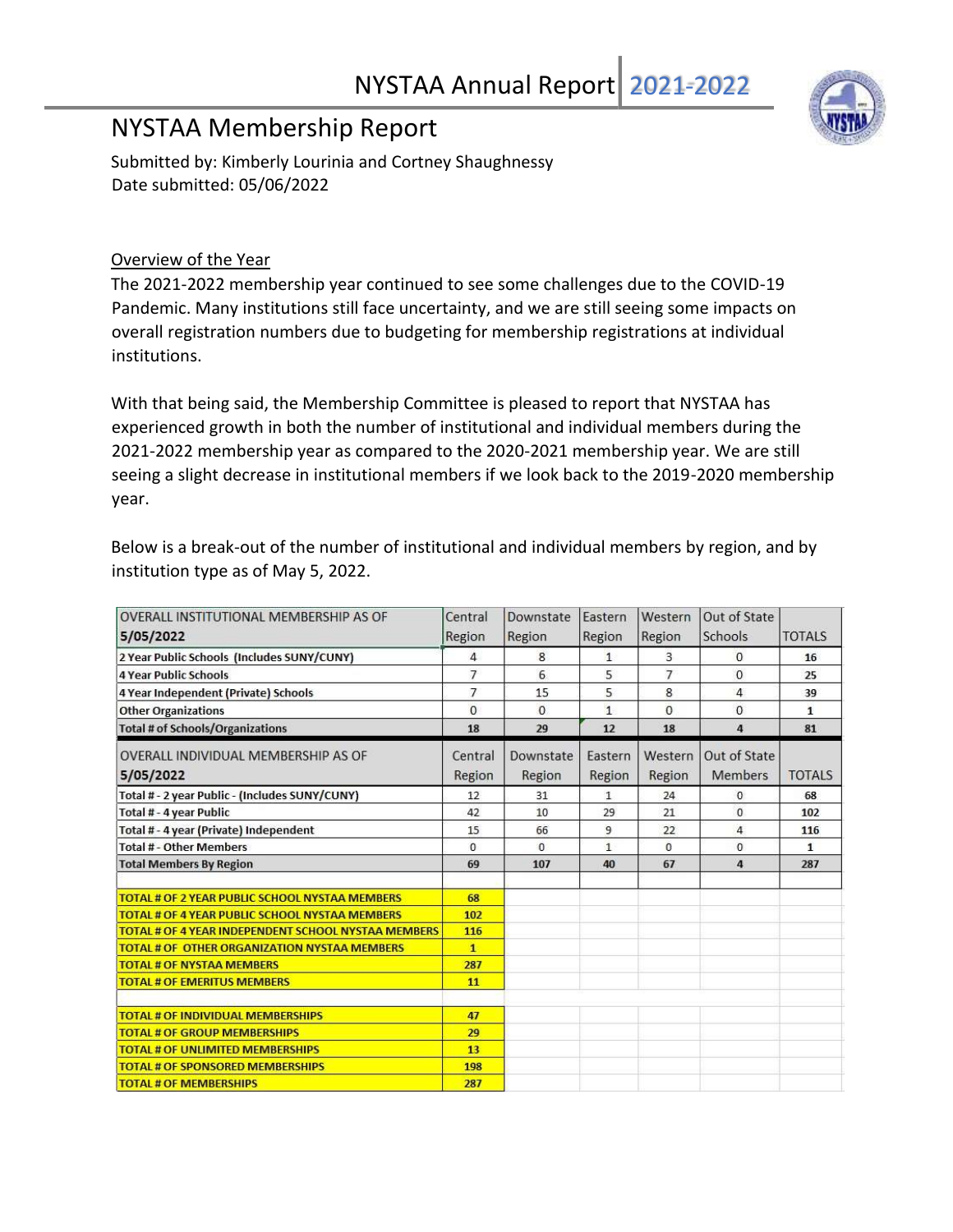

#### **Successes**

- The membership registration process seemed to be more intuitive than it had been in previous years. We were able to make modifications to eliminate confusion over the region institutions belonged to which eliminated manual overrides of information.
- Membership reporting changes made pulling monthly membership reports less time consuming and created more accuracy with actual data in the system.
- All membership issues were resolved in a timely manner.
- Outreach was conducted to schools not utilizing their allotted sponsored memberships.
- Outreach was conducted to schools who had not renewed their membership from previous years.

#### Challenges

• Staffing changes at many institutions left a void in contact information causing an inability to encourage membership renewal.

#### Goals for Next Year

- Increase the number of institutional and individual members from the 2021-2022 membership year.
- Continue to encourage all institutional members to maximize their membership package by filling all sponsored memberships.
- Conduct early outreach to drive membership and enlist the help of Regional Coordinators.
- Develop process for updating institutional directory information and identify what is currently driving the information and how duplicate files can be eliminated.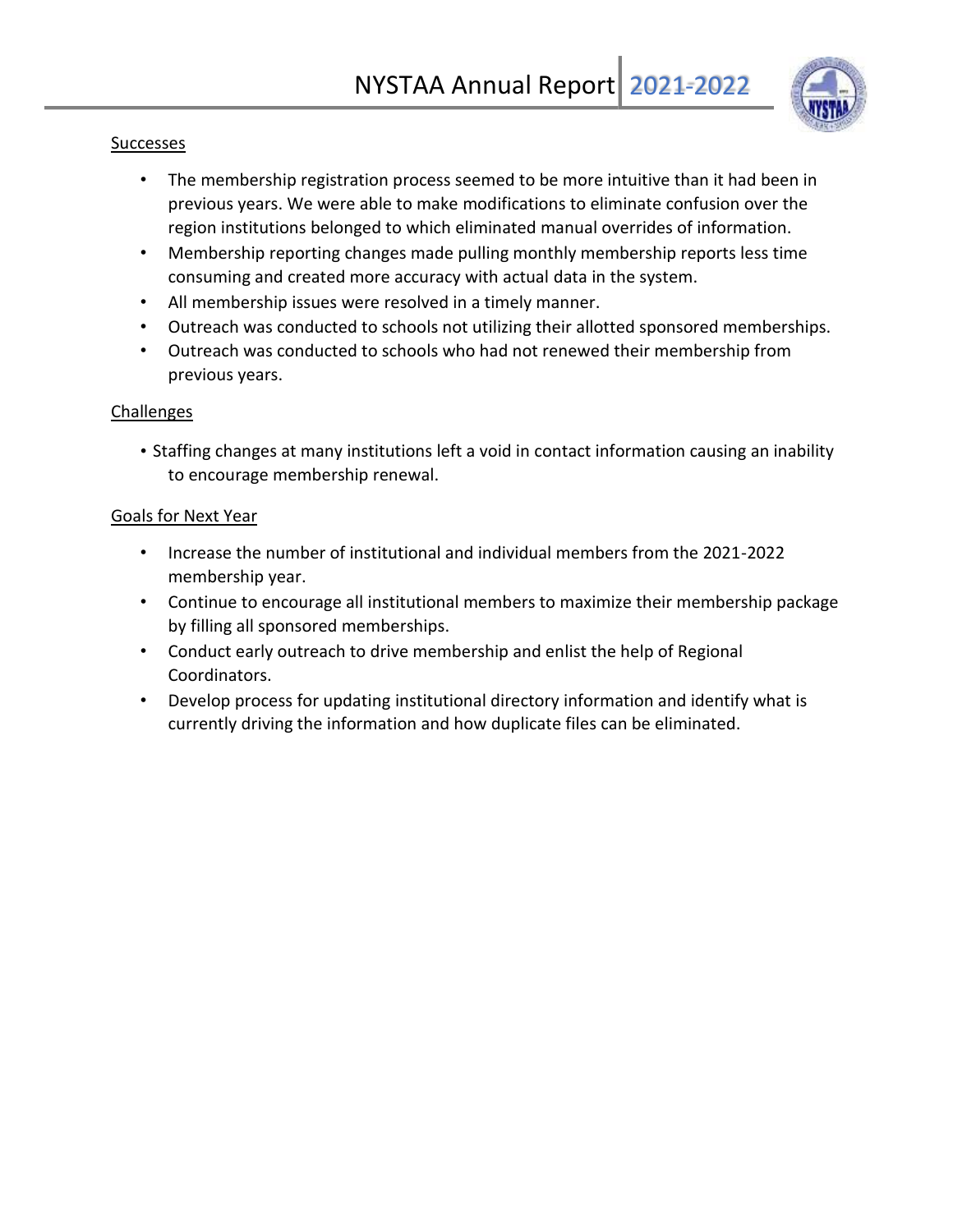### NYSTAA Annual Report 2021-2022



### NYSTAA Nominations and Elections Report

Submitted by: Misty Fields Date submitted: 5/9/2022

#### Overview of the Year

As of the date of this report, elections are final. The following positions were open:

- President Elect
- Secretary
- Outreach Coordinator
- Regional Coordinator
- Two-year representatives (2 open positions, 0 filled)
- Four-year public representatives (2 open positions, 1 filled)
- Four-year private representatives (2 open positions, 1 filled)

The following nominations were accepted.

#### President Elect

- Michael Phillips (43.24%)
- Nick Savva (56.76%)

#### **Secretary**

• Katie Kloepfer-Mazzaferro

#### Regional Coordinator

• Tracey Iorio

Four-year public representative

• Amy Stier

Four-year private representative

• Courtney Shaughnessy

Results will be announced at the annual business meeting.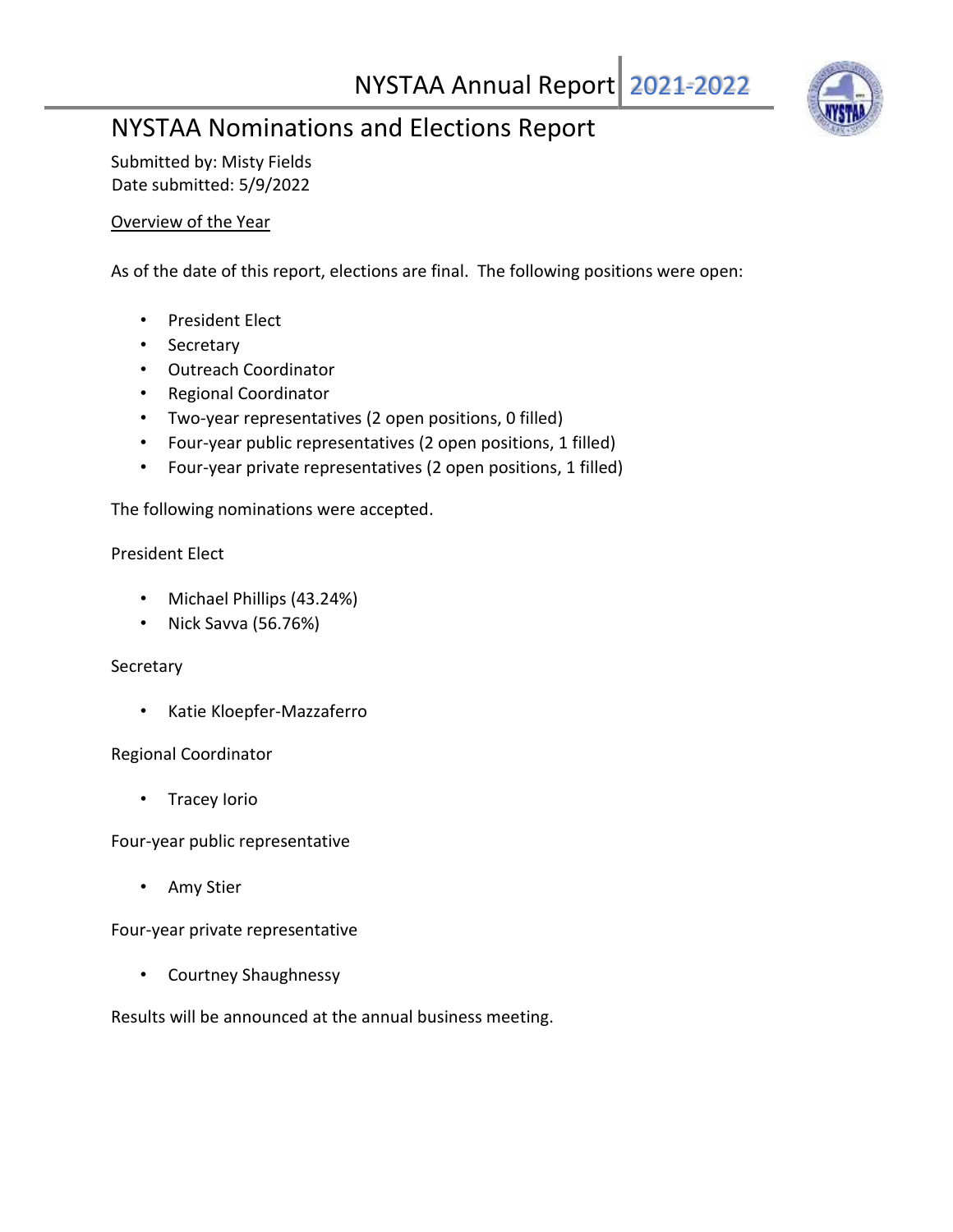

#### Goals for Next Year

Currently, the By-laws read as follows under Article VIII, Section B:

*A ballot with a slate of nominees for the office of President-Elect and other officer positions up for election shall be published and provided to the general membership at least one month prior to the annual conference. Election results shall be announced at the annual business meeting.* 

It is has been suggested that we shorten this timeline since all voting is now done online and one month is no longer necessary.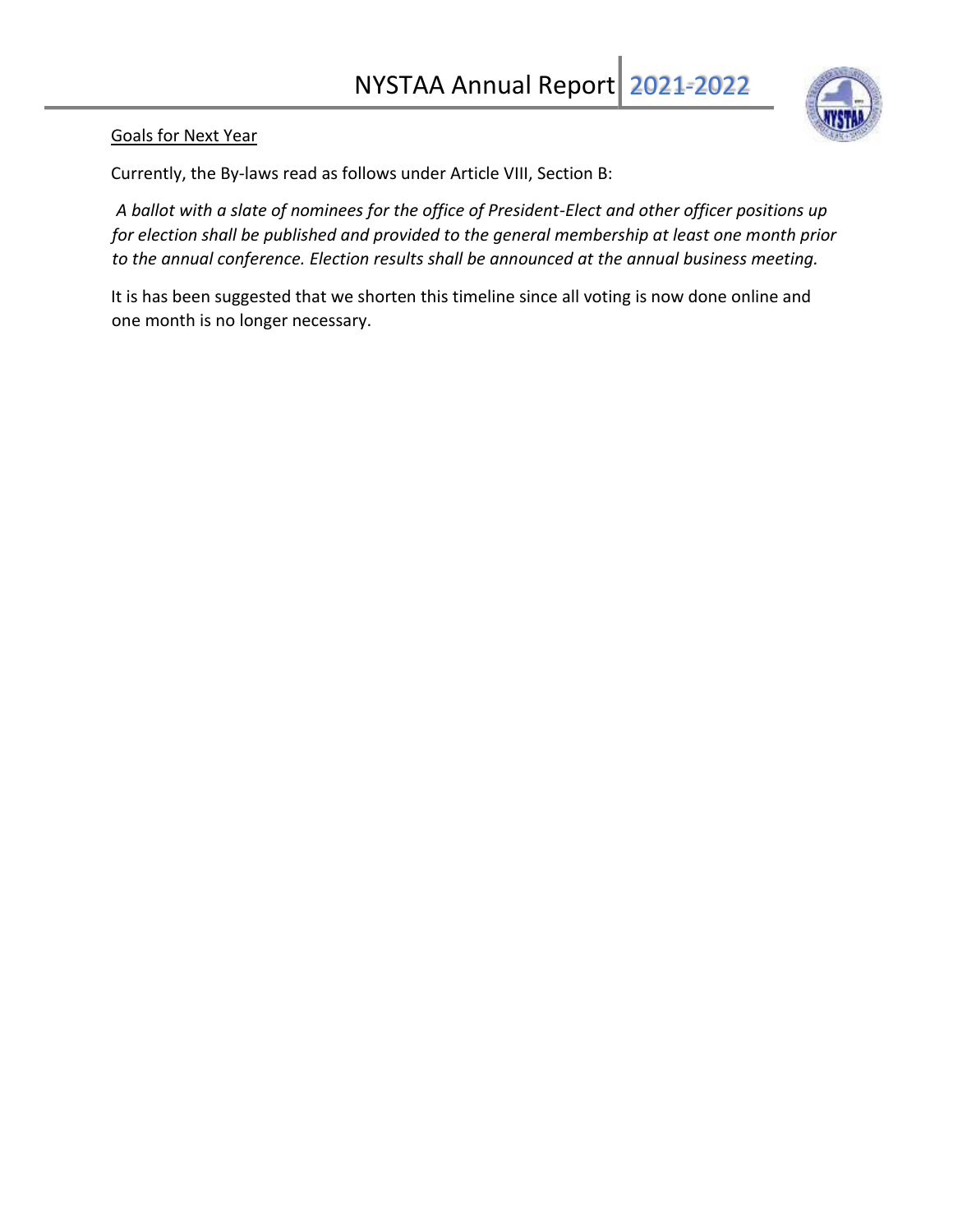

### NYSTAA Scholarship Committee Report

Submitted by: Zachary Wilson (SUNY Cortland) and Tracey Iorio (Stony Brook University), Scholarship Committee Co-Chairs (2021-2022)

| Date submitted: May 10, 2022 |                                                         |                               |  |
|------------------------------|---------------------------------------------------------|-------------------------------|--|
| Name                         | Institution                                             | Email                         |  |
| Zachary Wilson               | <b>SUNY Cortland</b>                                    | zachary.wilson02@cortland.edu |  |
| Tracey lorio                 | <b>Stony Brook University</b>                           | tracey.iorio@stonybrook.edu   |  |
| <b>Greg Diller</b>           | <b>SUNY Cortland</b>                                    | DillerG@cortland.edu          |  |
| Rachel Littenberg            | <b>SUNY Old Westbury</b>                                | litternbergr@oldwestbury.edu  |  |
| Roza Pacile                  | Dutchess Community College roza.pacile@sunydutchess.edu |                               |  |
| Mary Sayer                   | <b>Excelsior College</b>                                | msayer@excelsior.edu          |  |
| <b>Christopher Muller</b>    | Nassau Community College                                | Christopher.muller@ncc.edu    |  |
| <b>Brian Fernandes</b>       | Dominican College                                       | brian.fernandes@dc.edu        |  |
| Val Carnegie                 | <b>SUNY Broome</b>                                      | carnegievm@sunybroome.edu     |  |

#### Overview of the Year

Scholarship Committee has been quite active this past year. Several new members were added to the committee, including Zachary Wilson as a new co-chair. The committee was most active during the scholarship review process in the spring 2022 semester. This year, Scholarship Committee selected 6 winners of the 2022 Transfer Student Scholarship and replicated past efforts for fundraising purposes throughout the academic year.

#### Successes

The committee selected 6 winners for the 2022 Transfer Student Scholarship out of 26 eligible candidates (an additional 9 candidates applied for the scholarship but were not eligible). In addition, the Scholarship Committee raised an additional \$306.19 for the scholarship fund during the 2021 Fall Fundraiser. The committee is also planning on hosting another raffle fundraiser in the weeks leading up the 2022 Conference.

#### Challenges

We had a total of 35 applicants for the scholarship, which was generally a smaller applicant pool than in previous years. Given that many students at 2-year campuses were taking online courses, outreach regarding the scholarship was likely more challenging than in past years. In addition, NYSTAA institutional membership was down compared to past years, which meant that fewer students were eligible of the scholarship. Nonetheless, many of the applicants were very qualified for the scholarship, leading to a competitive applicant pool. Lastly, fundraising proved to be challenging at times, as we had to utilize a virtual format for another year.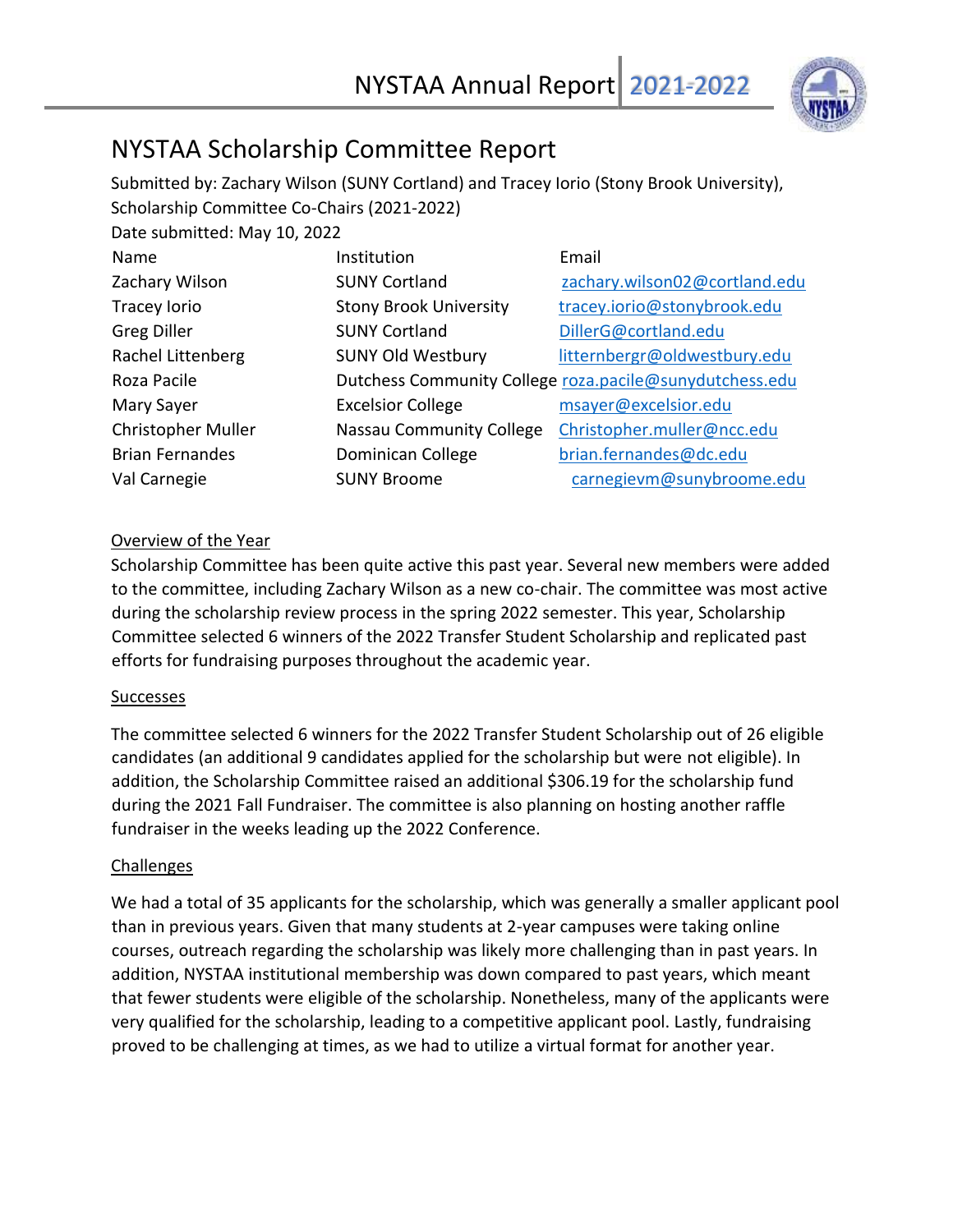

#### Goals for Next Year

The Scholarship Committee hopes to explore new ways to approach the criteria regarding eligibility for the scholarship. Currently, to be eligible for the scholarship, students must be completing an associate's degree from a 2-year NYSTAA member institution and immediately be transferring to a 4-year NYSTAA member institution. In addition, students must have a minimum GPA of 3.5. The criteria represent a very traditional transfer scenario. The committee hopes to explore the possibility of broadening the scholarship criteria to include other kinds of transfer. Additionally, the committee hopes to explore whether other criteria/considerations should be included as part of the review process, such as region and financial need. In addition, the Scholarship Committee intends on resuming in-person fundraising efforts next year, as conference returns to an in-person format.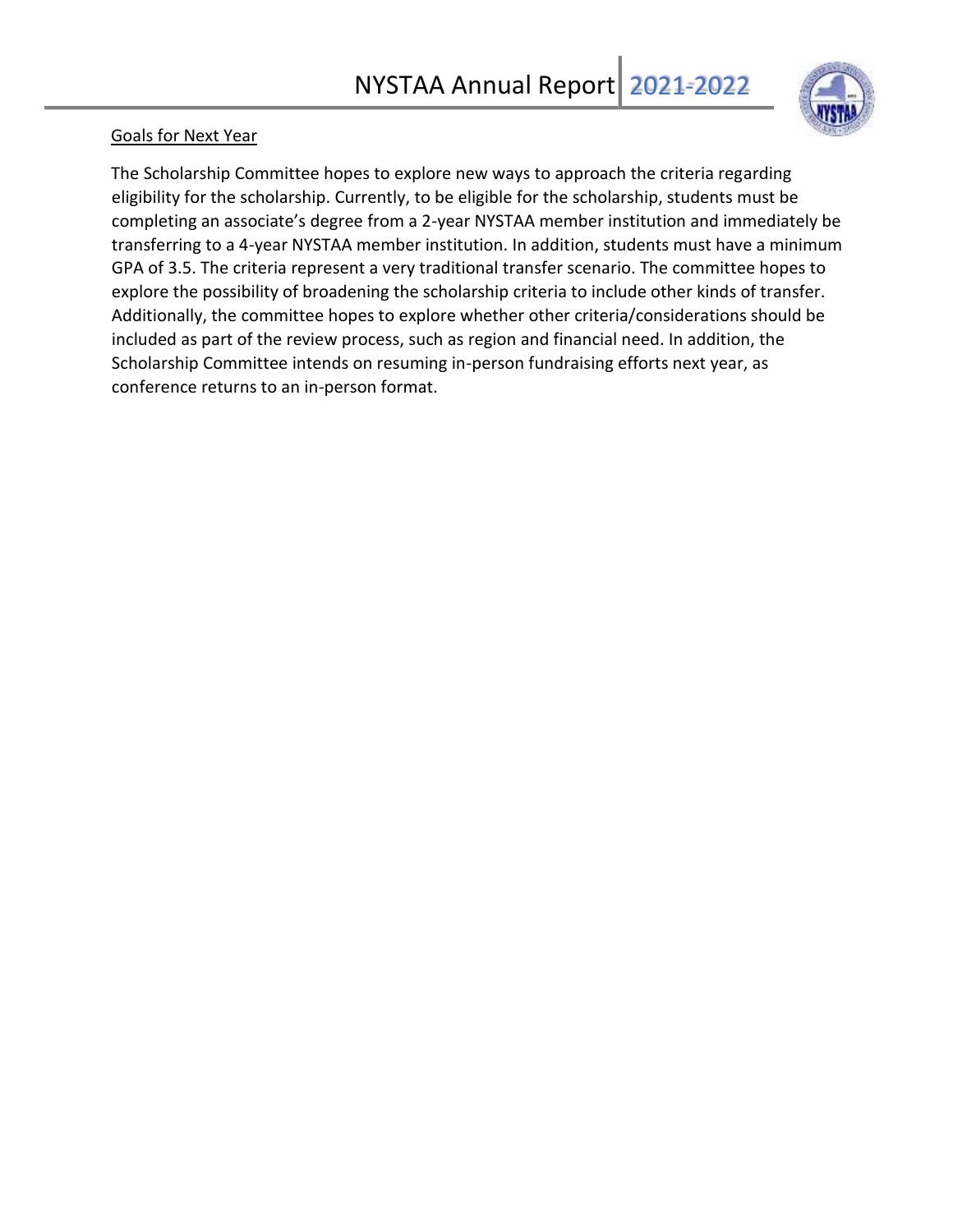

### NYSTAA Secretary Report

Submitted by: Gregory Diller Date submitted: May 10, 2022

Overview of the Year

Executive Board Meetings

August 5, 2021

October 7, 2021

November 4, 2021

December 2, 2021

January 6, 2022

February 3, 2022

April 7, 2022

May 5, 2022

**Successes** 

Maintained regular meetings throughout the year

#### **Challenges**

COVID-19 pandemic restricted us from meeting in-person and from hosting an in-person conference for the third year in a row.

#### Goals for Next Year

Establish strong working relationship with 22-23 President to ensure timely communication of surveys, meetings, minutes, and agendas

Organize meeting schedule with e-board and committees during restructuring process